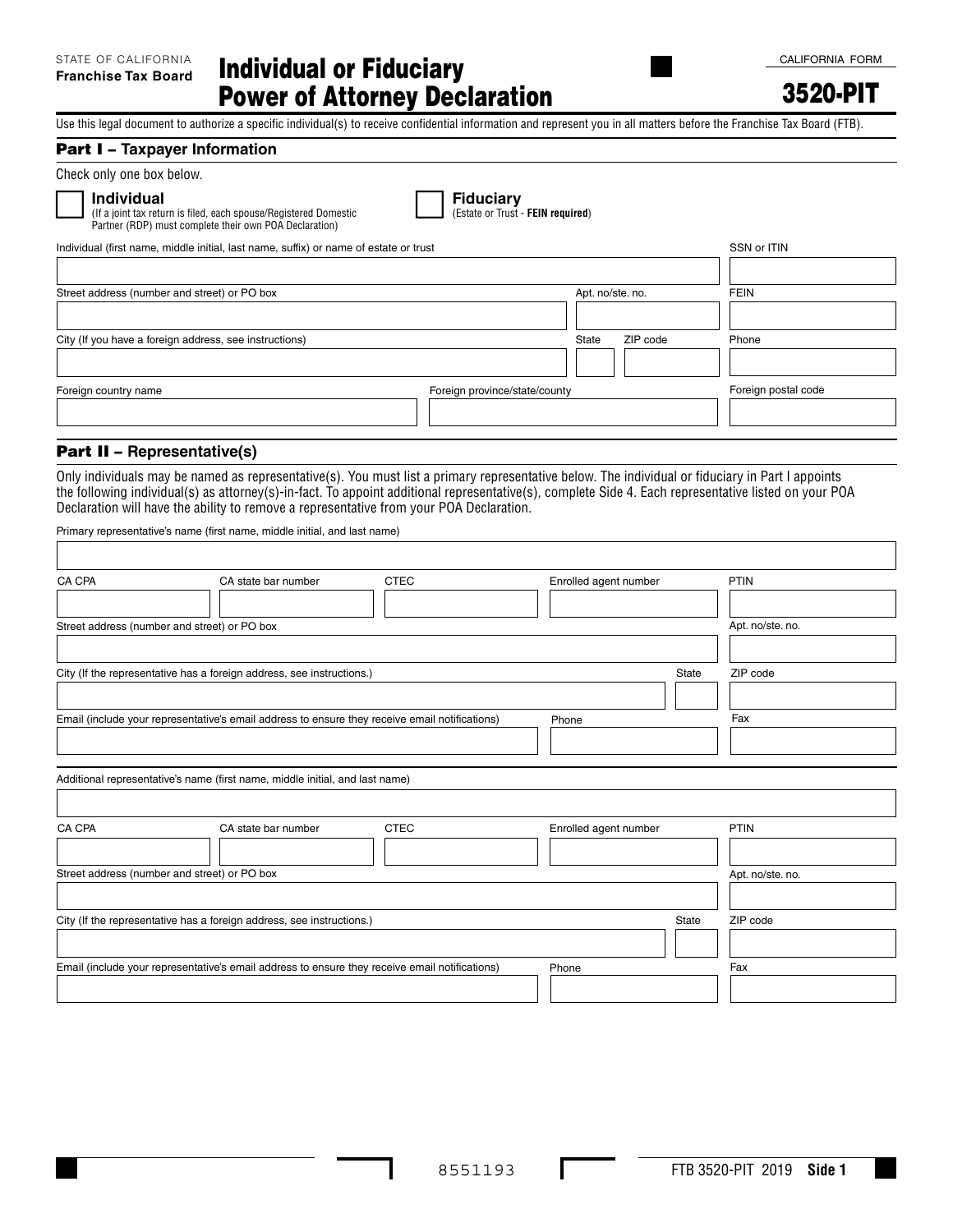## Part III – **Authorization for All Years or Specific Years Your POA Declaration Covers**

You must check either the "Yes" or "No" box below. Your selection authorizes representatives in Part II and on Side 4 to contact FTB about your account, receive and inspect your confidential information, represent you in all FTB matters, and request information we receive from the Internal Revenue Service (IRS) for either question 1 or 2 indicated below.

If you authorize "all years" and "specific years," the specific years privilege prevails. Enter "**NA**" (not applicable) or strike through any blank year fields in question 2a through 2d. If you do not check either the "Yes" or "No" box or check both the "Yes" and "No" box, we will process the authorization as a "No." This may cause your POA Declaration to be invalid, and it may be rejected. If you authorized all years, this will include previous, current, and future years up to the expiration date. If you authorized "specific years," you can designate future years or income periods up to **five years** from the POA Declaration signature date.

| 0r                                                        |        |                                    |                                  | Yes | No |
|-----------------------------------------------------------|--------|------------------------------------|----------------------------------|-----|----|
|                                                           |        |                                    |                                  | Yes | N٥ |
|                                                           |        | <b>Year Begins:</b><br><b>YYYY</b> | <b>Year Ends:</b><br><b>YYYY</b> |     |    |
|                                                           | 2a.    |                                    |                                  |     |    |
|                                                           | $2b$ . |                                    |                                  |     |    |
| * For example,                                            | 2c.    | ---                                |                                  |     |    |
| Single Year: 2019-2019<br>Multiple Years Range: 2016-2019 | 2d.    | _                                  |                                  |     |    |

## Part IV – **Additional Authorizations**

Check either the "Yes" or "No" box below for additional authorizations you would like to grant your representative(s) in addition to those described in Part III. If you do not check either the "Yes" or "No" box or check both the "Yes" and "No" box for any additional authorizations below, we will process the authorization as a "No." For more information, see instructions.

| 1. Add representative(s) $\ldots$ $\ldots$ $\ldots$ $\ldots$ $\ldots$ $\ldots$ $\ldots$ $\ldots$ $\ldots$ $\ldots$ $\ldots$ $\ldots$ $\ldots$ $\ldots$ $\ldots$ $\ldots$                  |  |
|-------------------------------------------------------------------------------------------------------------------------------------------------------------------------------------------|--|
|                                                                                                                                                                                           |  |
|                                                                                                                                                                                           |  |
|                                                                                                                                                                                           |  |
|                                                                                                                                                                                           |  |
| <b>6.</b> Other acts (describe on Side 5) $\ldots$ $\ldots$ $\ldots$ $\ldots$ $\ldots$ $\ldots$ $\ldots$ $\ldots$ $\ldots$ $\ldots$ $\ldots$ $\ldots$ $\ldots$ $\ldots$ $\ldots$ $\ldots$ |  |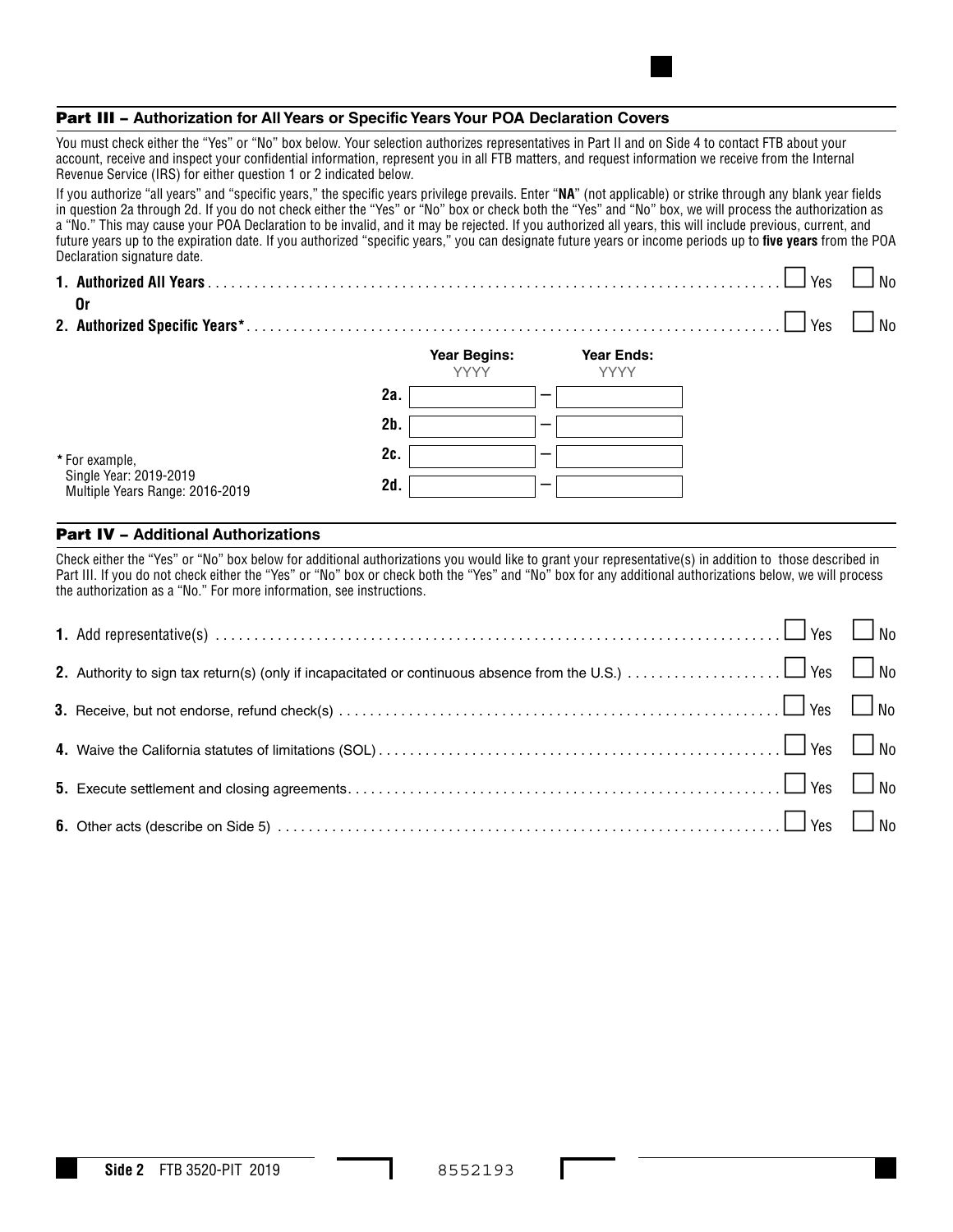# Part V – **Request or Retain MyFTB Full Online Account Access for Tax Professional(s)**

You must check either the "Yes" or "No" box below. If you check the "Yes" box, you are requesting to authorize or retain full online account access for your tax professional(s), including the ability to view tax returns and take available actions based upon the year(s) designated on this declaration. If you requested full online account access for your tax professional(s) on your POA declaration, a separate notice will be mailed to you with an authorization code and instructions to approve or deny the online account access request. An authorization code will not be sent for tax professional(s) that have existing full online account access.

If you check the "No" box, both the "Yes" and "No" boxes, or do not check any box, we will process the authorization as a "No", and your tax professional(s) will be granted limited online account access; any existing relationships with full online account access will be changed to limited online account access. Limited online account access includes viewing notices and most correspondence issued by FTB in the last 12 months.

This online account access authorization does not affect their ability to take actions on your behalf or the information your representative can receive by phone, chat, or in person.

If your POA declaration is rejected, this request for online access will not be processed and no updates will be made to online access levels for any existing relationships.

**Note:** Online access is not available for Fiduciary accounts.

Authorize MyFTB Full Online Account Access for Tax Professional(s) ............................................. Yes No

## Part VI – **Signature Authorizing Power of Attorney Declaration**

To learn about your privacy rights, how we may use your information, and the consequences for not providing the requested information, go to **ftb.ca.gov/forms** and search for **1131**. To request this notice by mail, call 800.852.5711.

The authority granted to the representative(s) in this POA Declaration will generally expire **six years** from the date this form is signed, or on the date that a POA declaration is revoked, whichever occurs first.

I declare under penalty of perjury under the laws of the State of California that I am the taxpayer named in Part I and by my signature below, I authorize the representative(s) listed in Part II to be appointed as my attorney(s)-in-fact.

If signed by a guardian, legal representative, executor, receiver, administrator, or trustee on behalf of the taxpayer, I declare under penalty of perjury under the laws of the State of California that I have the authority to execute this form on behalf of the taxpayer named in Part I and by my signature below, I authorize the representative(s) in Part II to be appointed as the taxpayer's attorney(s)-in-fact. Supporting document for such authority is attached.

#### **FTB will reject this POA Declaration if not signed and dated by an authorized individual.**

By signing this POA declaration, I understand that FTB will grant limited online account access to my tax professional representative(s) unless full online account access has been requested in Part V. If you do not want your tax professional representative(s) to have any online access, refer to Part V instructions.

Print Name **[x](https://esign.com)** Title (**required** for fiduciary signing for trust or estate) Date **Signature**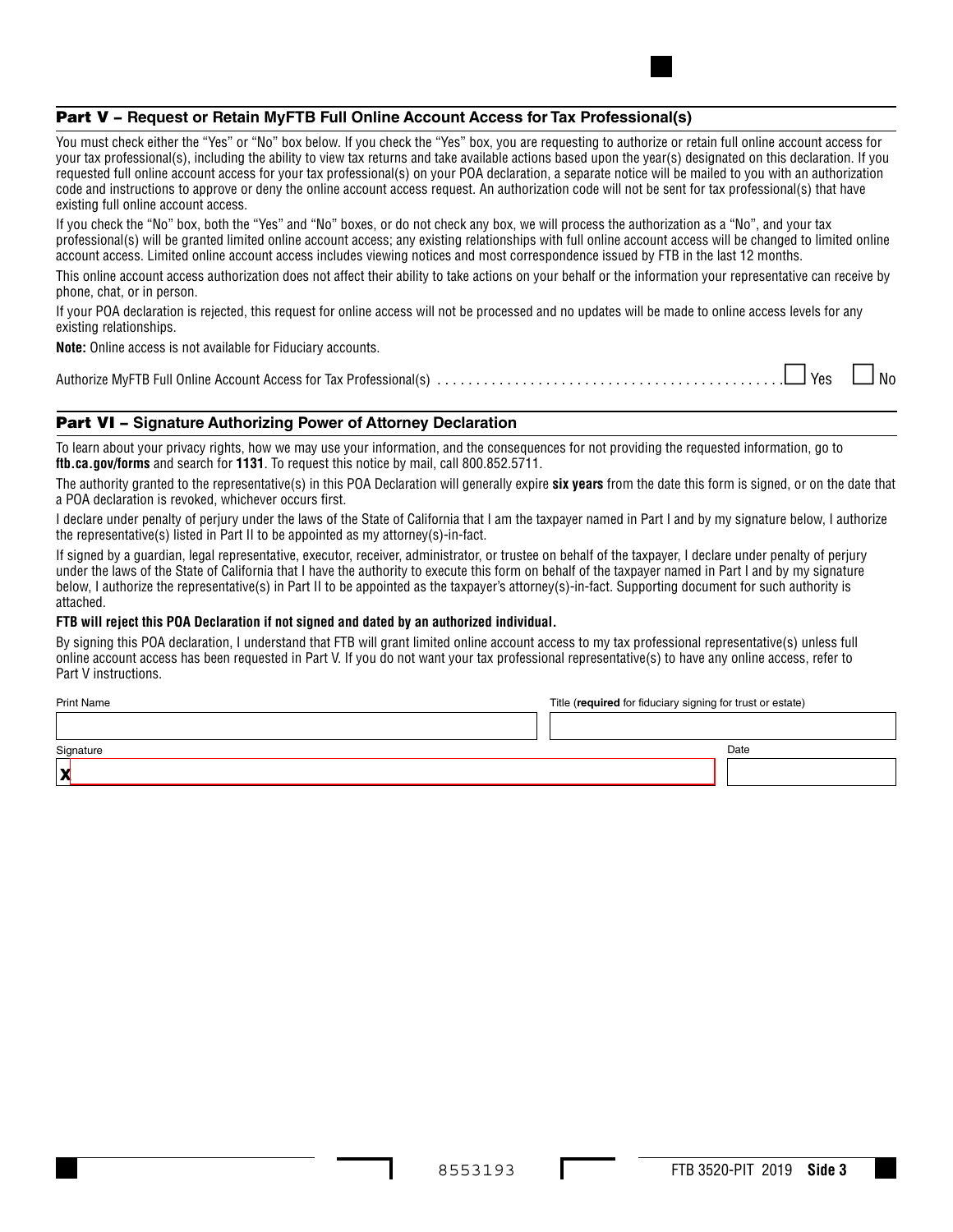The individual or fiduciary in Part I appoints the following additional representative(s) as attorney(s)-in-fact. Include additional copies of this page as needed to list all representatives. **Do not return this page if blank**.

Additional representative's name (first name, middle initial, and last name)

| CA CPA                                       | CA state bar number                                                                            | CTEC        | Enrolled agent number |       | <b>PTIN</b>      |
|----------------------------------------------|------------------------------------------------------------------------------------------------|-------------|-----------------------|-------|------------------|
|                                              |                                                                                                |             |                       |       |                  |
| Street address (number and street) or PO box |                                                                                                |             |                       |       | Apt. no/ste. no. |
|                                              |                                                                                                |             |                       |       |                  |
|                                              | City (If the representative has a foreign address, see instructions.)                          |             |                       | State | ZIP code         |
|                                              |                                                                                                |             |                       |       |                  |
|                                              | Email (include your representative's email address to ensure they receive email notifications) |             | Phone                 |       | Fax              |
|                                              |                                                                                                |             |                       |       |                  |
|                                              | Additional representative's name (first name, middle initial, and last name)                   |             |                       |       |                  |
|                                              |                                                                                                |             |                       |       |                  |
| CA CPA                                       | CA state bar number                                                                            | <b>CTEC</b> | Enrolled agent number |       | PTIN             |
|                                              |                                                                                                |             |                       |       |                  |
| Street Address (number and street) or PO box |                                                                                                |             |                       |       | Apt. no/ste. no. |
|                                              |                                                                                                |             |                       |       |                  |
|                                              | City (If the representative has a foreign address, see instructions.)                          |             |                       | State | ZIP code         |
|                                              |                                                                                                |             |                       |       |                  |
|                                              | Email (include your representative's email address to ensure they receive email notifications) |             | Phone                 |       | Fax              |
|                                              |                                                                                                |             |                       |       |                  |
|                                              | Additional representative's name (first name, middle initial, and last name)                   |             |                       |       |                  |
|                                              |                                                                                                |             |                       |       |                  |
| CA CPA                                       | CA state bar number                                                                            | <b>CTEC</b> | Enrolled agent number |       | PTIN             |
|                                              |                                                                                                |             |                       |       |                  |
| Street address (number and street) or PO box |                                                                                                |             |                       |       | Apt. no/ste. no. |
|                                              |                                                                                                |             |                       |       |                  |
|                                              | City (If the representative has a foreign address, see instructions.)                          |             |                       | State | ZIP code         |
|                                              |                                                                                                |             |                       |       |                  |
|                                              | Email (include your representative's email address to ensure they receive email notifications) |             | Phone                 |       | Fax              |
|                                              |                                                                                                |             |                       |       |                  |
|                                              |                                                                                                |             |                       |       |                  |
|                                              | Additional representative's name (first name, middle initial, and last name)                   |             |                       |       |                  |
|                                              |                                                                                                |             |                       |       |                  |
| CA CPA                                       | CA state bar number                                                                            | CTEC        | Enrolled agent number |       | PTIN             |
|                                              |                                                                                                |             |                       |       |                  |
| Street address (number and street) or PO box |                                                                                                |             |                       |       | Apt. no/ste. no. |
|                                              |                                                                                                |             |                       |       |                  |
|                                              | City (If the representative has a foreign address, see instructions.)                          |             |                       | State | ZIP code         |
|                                              |                                                                                                |             |                       |       |                  |
|                                              | Email (include your representative's email address to ensure they receive email notifications) |             | Phone                 |       | Fax              |
|                                              |                                                                                                |             |                       |       |                  |

I